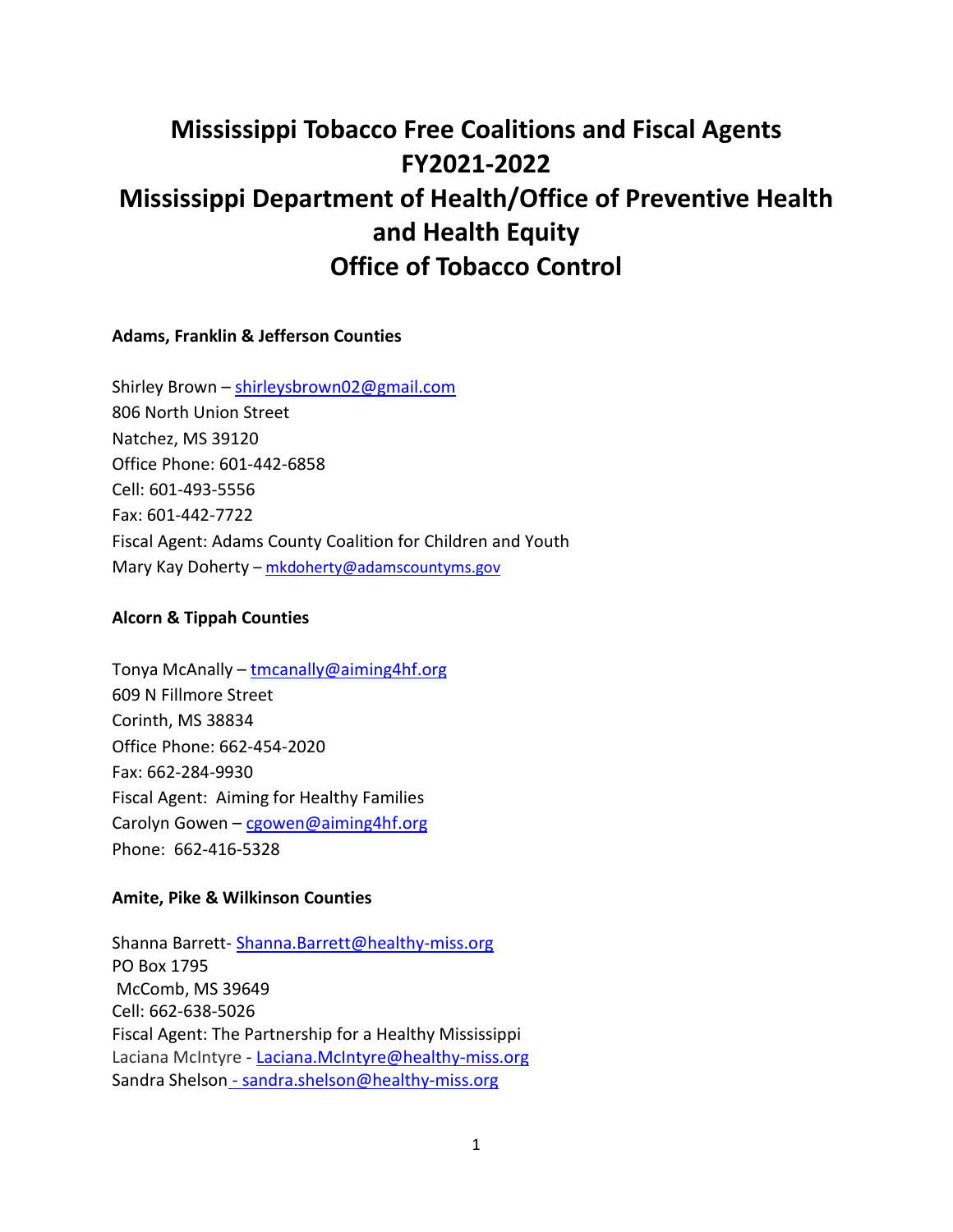## **Attala, Leake & Winston Counties**

Lynn McCafferty -ljm66@msstate.edu 215 Fairground Road Kosciusko, MS 39090 Cell: 662-312-1549 Fiscal Agent: Mississippi State University Office of Sponsored Projects Kim Rayborn Office: 662.325.3751 Kim Rayborn- [krayborn@osp.msstate.edu](mailto:krayborn@osp.msstate.edu) 

## **Benton, Marshall & Union Counties**

Lora Austin - Laustin@ahsofms.com 1430 Highway 4 e Holly Springs, MS 38635 **Mailing Address:** P.O. Box 6000 Holly Springs, MS 38635 Office Phone: 662-838-3599 Cell: 901-493-7726 Fax: 662-838-2100 Fiscal Agent: Alliance Charitable Foundation of Marshall County Executive Director- Linda Turner - [lturner@ahsofms.com](mailto:lturner@ahsofms.com) Phone: 601-953-0903 Kenneth Williams M.D. - [kwilliams@ahsofms.com](mailto:kwilliams@ahsofms.com) 

# **Bolivar & Sunflower Counties**

LaKenya Evans – laevans@deltahealthalliance.org **Address:**  301a West Sunflower Cleveland, MS 38732 Office Phone: 662-390-3225 Fiscal Agent: Delta Health Alliance Lesa Wise - <u>Iwise@deltahealthallianace.org</u> Phone: 662-390-6117 Finance Officer- [mwomack@deltahealthalliance.org](mailto:mwomack@deltahealthalliance.org)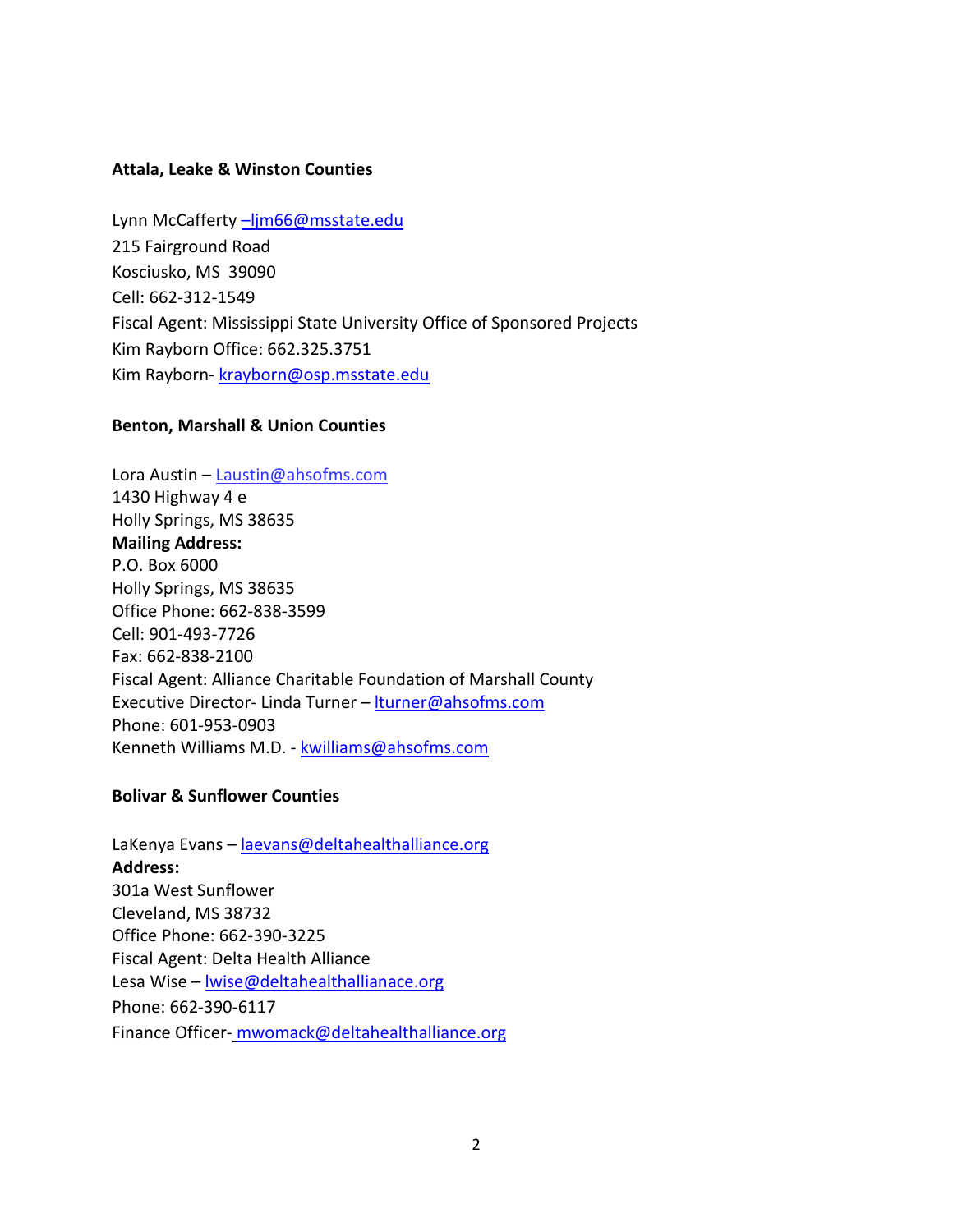## **Calhoun, Grenada & Yalobusha Counties**

Sue Mashburne – smashburne@grenadaK12.com 1855 Jackson Ave. Grenada, MS 38901 Phone: 662-226-2589 Fax: 662-226-2589 Fiscal Agent: Grenada School District Fiscal Agent Office:662-226-1606 Rodney Murphy[- rmurphy@grenadak12.com](mailto:rmurphy@grenadak12.com)

## **Carroll, Humphreys & Leflore Counties**

Earlene Anderson[-earlean.anderson@healthy-miss.org](mailto:earlean.anderson@healthy-miss.org) MVSU, 14000 Hwy. 82 E, Box 5114 Itta Bena, MS 38941 Phone number: 662-392-6985 Fiscal Agent: The Partnership for a Healthy Mississippi Laciana McIntyre – [Laciana.McIntyre@healthy-miss.org](mailto:Laciana.McIntyre@healthy-miss.org) Sandra Shelson - [sandra.shelson@healthy-miss.org](mailto:sandra.shelson@healthy-miss.org)

# **Chickasaw & Lee Counties**

Shatara Agnew – [sagnew@frcnms.org](mailto:sagnew@frcnms.org) 425 Magazine Stree[tmailto:scollier@frcnms.org](mailto:scollier@frcnms.org) Tupelo, MS 38804 Office Phone: 662-844-0013 Cell: 662-610-8310 Fax: 662-844-0560 Fiscal Agent: Family Resource Center of NE Mississippi Christi Webb – [cwebb@frcnms.org](mailto:cwebb@frcnms.org) Phone: 662-255-9665 Jane Billingsley – [jbillingsley@frcnms.org](mailto:jbillingsley@frcnms.org) Phone: 662-416-2490

#### **Choctaw, Montgomery & Webster Counties**

Kathryn Allman - kcb6@msstate.edu Cell: 662-832-0603 38 Stafford Wells Road Winona, MS 38967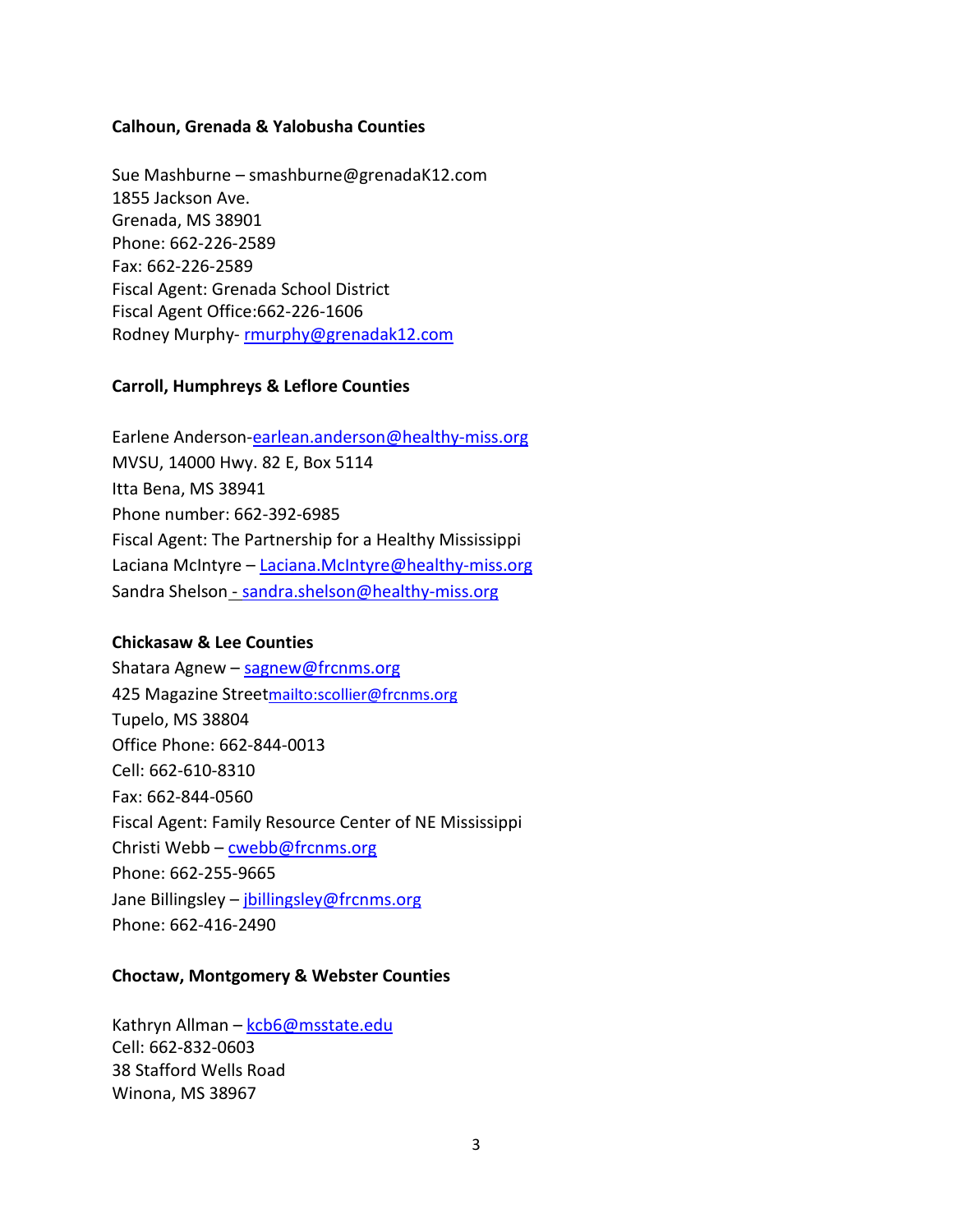Fiscal Agent: Mississippi State University Office of Sponsored Projects Kim Rayborn Office: 662.325.3751 Kim Rayborn [krayborn@osp.msstate.edu](mailto:krayborn@osp.msstate.edu)

## **Claiborne & Warren Counties**

Kimberly Dawson -kdawson@ncaddms.org 1205 Monroe St. Vicksburg, MS 39180 Cell: 601-262-8888 Fiscal Agent: National council on Alcohol and Drug Dependence Daisy Carter-daisy@ncaddms.org

## **Clarke, Jasper & Wayne Counties**

Pamela Lang-Prestage [- cessm07@att.net](mailto:cessm07@att.net) 411 Azalea P.O. Box 1452 Waynesboro, MS 39367 Office Phone: 601-671-8737 Cell: 330-607-7690 Fax: 601-671-8738 Fiscal Agent: The Community Educational Support System of Mississippi Robert Owens: [cessmedu2007@yahoo.com](mailto:cessmedu2007@yahoo.com) Office Phone: 601-671-8737

# **Clay, Lowndes & Oktibbeha Counties**

Janet Turman [jturman@frcnms.org](mailto:jturman@frcnms.org) 26245 West Main Street West Point, MS 39773 Cell: 662-418-4081 Fax: 662-844-0560 Fiscal Agent: The Family Resource Center Fiscal Office: 662-416-2490 Christi Webb - [cwebb@frcnms.org](mailto:cwebb@frcnms.org) Jane Billingsley - [jbillingsley@frcnms.org](mailto:jbillingsley@frcnms.org)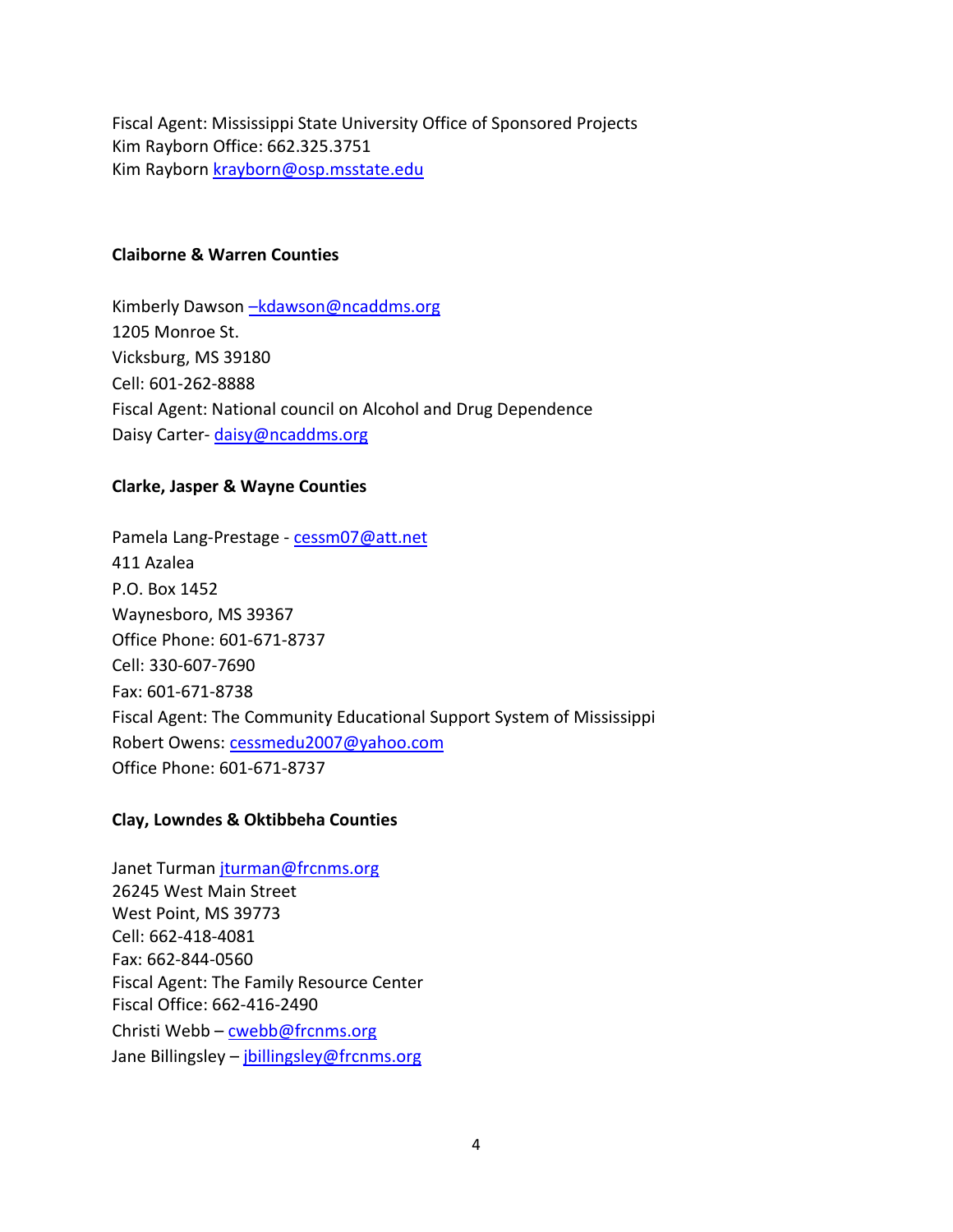## **Coahoma & Tunica Counties**

Concetta Thompson [– cothompson@deltahealthalliance.org](mailto:cothompson@deltahealthalliance.org) 211 East 2<sup>nd</sup> St, Suite B Clarksdale, MS 38614 Office Phone: 662-390-7711 Fiscal Agent: Delta Health Alliance Lesa Wise - lwis[e@deltahealthallianace.org](mailto:ljohnson@deltahealthallianace.org) Phone: 662-390-6117 Finance Officer- mwomack@deltahealthalliance.org

## **Copiah & Lincoln Counties**

**-** 

Mieshia Smith [–msmith@ncaddms.org](mailto:%E2%80%93msmith@ncaddms.org)  121 South Railroad Street, Suite 204 Brookhaven, MS 39601 Office Phone: 601-899-5880 Cell: 601-669-5149 Fax: 601-990-4351 Fiscal Agent: National Council on Alcoholism and Drug Dependence Daisy Carter - daisy@ncaddms.org

# **Covington & Smith Counties**

Melissa Collier- [mcollier@ccaphf.org](mailto:mcollier@ccaphf.org) 5295 Old Hwy 11, Suite 3 Hattiesburg, MS 39402 Office Phone: 601-336-7212 Fax: 601-602-4227 Cell: 601-709-9943 Fiscal Agent: Caffee, Caffee, and Associates Public Health Foundation-Brenda Bell Caffee: [bbellcaffee@cs.com](mailto:bbellcaffee@cs.com) Office Phone: 601-336-7212

#### **Desoto & Tate Counties**

VACANT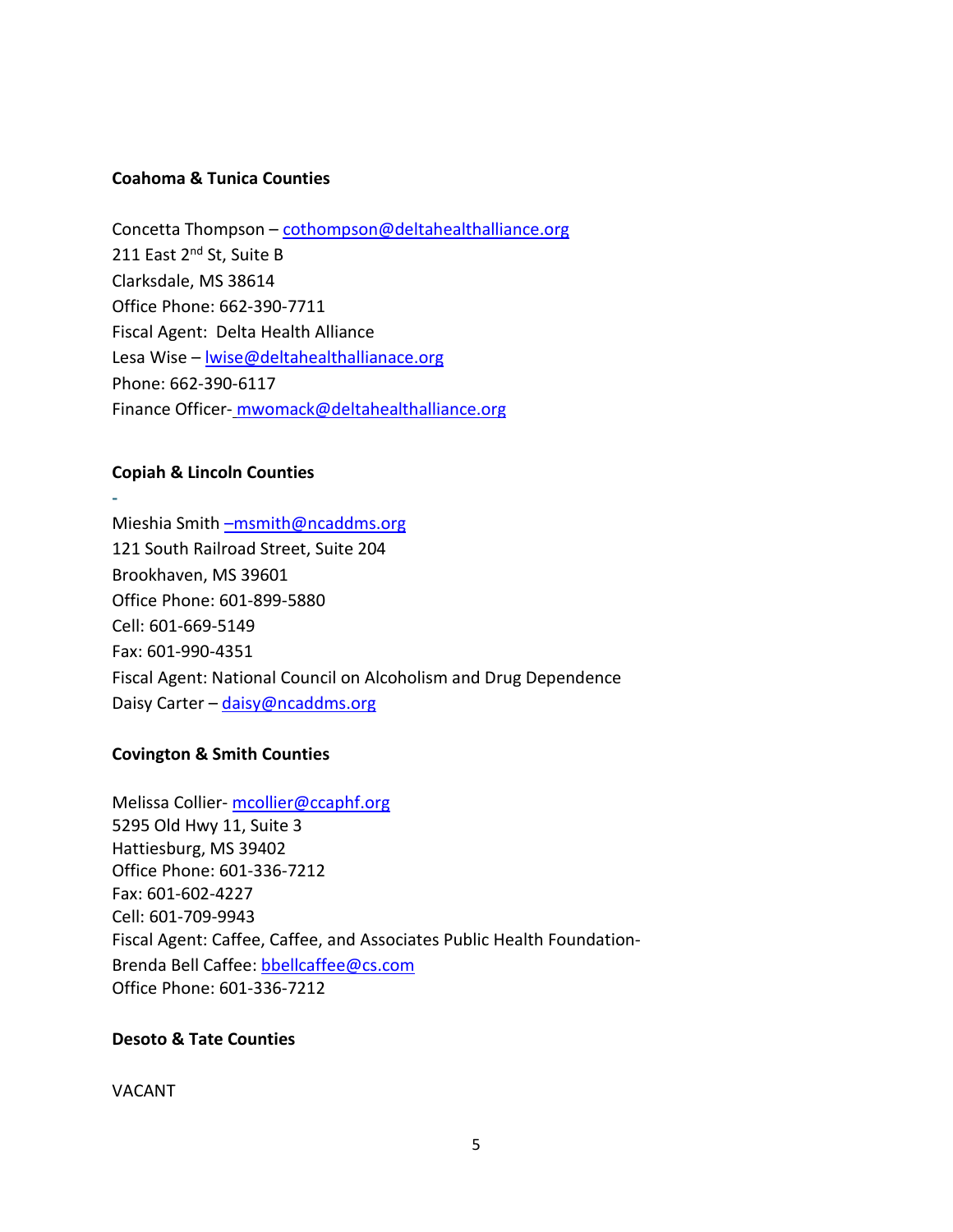## **Forrest, Jones, & Perry Counties**

Chinika Hughes - [chughes@ccaphf.org](mailto:chughes@ccaphf.org) 5295 Old Hwy 11, Suite 3 Hattiesburg, MS 39402 Office Phone: 601-336-7212 Cell: 769-274-8093 Fax: 601-329-1500 Fiscal Agent: Caffee, Caffee, and Associates Public Health Foundation Brenda Bell Caffee: [bbellcaffee@cs.com](mailto:bbellcaffee@cs.com) Office Phone: 601-336-7212

#### **George, Greene, & Stone Counties**

Guarnette Arrington - ziannzoey@yahoo.com 1580 Industrial Park Road Suite C Wiggins, MS 39577 Office Phone: 228-206-8536 Cell Phone: 601-716-4457 Fiscal Agent: New Beginning Ministries Pamela Fairley- [pkayfairley6@gmail.com](mailto:pkayfairley6@gmail.com) Office Phone: 228-206-8536

# **Hancock & Pearl River Counties**

Elizabeth Ozene- [Elizabeth.ozene@magmedfound@gmail.com](mailto:Elizabeth.ozene@magmedfound@gmail.com)  18400 28th St Long Beach MS 39650 Fax: 601-965-0362 Fiscal Agent: Magnolia Medical Foundation Dr. Erica Thompson[- magnoliamedfoundation@gmail.com](mailto:magnoliamedfoundation@gmail.com) Office Phone: 601-613-3737

## **Harrison County**

Brian S. Creal – [brian.creal@magmedfound.org](mailto:brian.creal@magmedfound.org)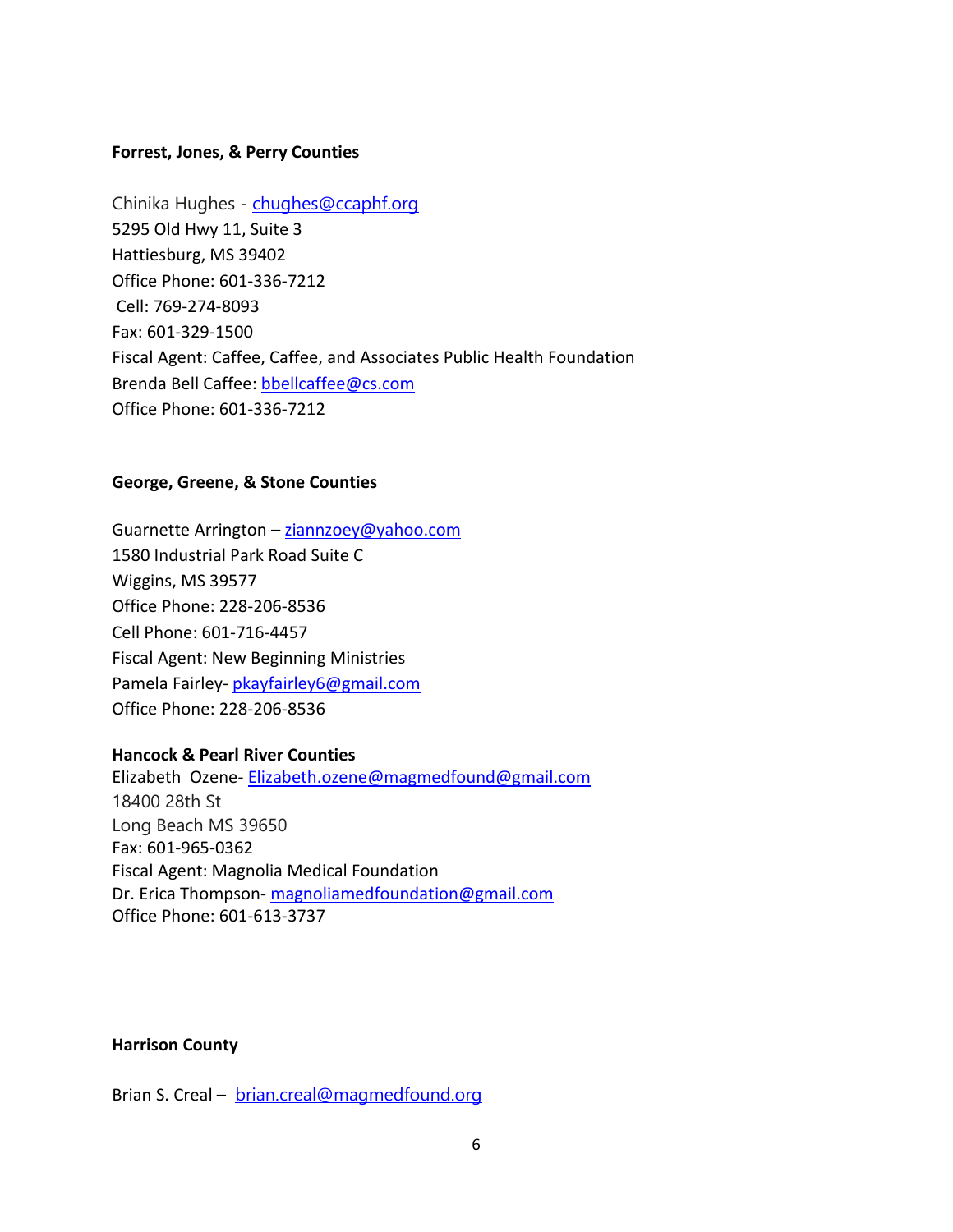11975 Seaway Road Suite B239 Gulfport, MS 39530 Office Phone: 228-860-7530 Cell Phone: (228) 493-5879 Fiscal Agent: Magnolia Medical Foundation Dr. Erica Thompson[- magnoliamedfoundation@gmail.com](mailto:magnoliamedfoundation@gmail.com) Office Phone: 228-860-7530

#### **Hinds County**

Andre Nathaniel - [anathaniel@ibshealthy.com](mailto:anathaniel@ibshealthy.com) 357 Towne Center Place, Suite 100 Ridgeland, MS 39157 Office Phone: 601-952-0894 Cell: 601-566-5474 Fax: 769-257-5950 Fiscal Agent: Innovative Behavioral Services Dorothy McGill – [djceo@ibshelathy.com](mailto:djceo@ibshelathy.com)

#### **Holmes, Madison, & Yazoo Counties**

Linda Jordan-Jefferson – [linda.jordan-jefferson@healthy-miss.org](mailto:linda.jordan-jefferson@healthy-miss.org) 930 Lamar Ave. Ste. 3 Yazoo City, MS 39194 Mailing Address: 200 Park Circle, Suite 3 Flowood, MS 39232 Phone: 601-494-0181 Fax: 601-420-2416 Fiscal Agent: The Partnership for a Healthy Mississippi Laciana McIntyre - [Laciana.McIntyre@healthy-miss.org](mailto:Laciana.McIntyre@healthy-miss.org) Sandra Shelson - [sandra.shelson@healthy-miss.org](mailto:sandra.shelson@healthy-miss.org)

#### **Issaquena, Sharkey, & Washington Counties**

Tasha Bailey- [baileytasha40@gmail.com](mailto:baileytasha40@gmail.com)  1427 South Main Street, Suite 207 Greenville, MS 38701 Office Phone: 662-537-4948 Cell: 662-379-5541 Fax: 662-537-4952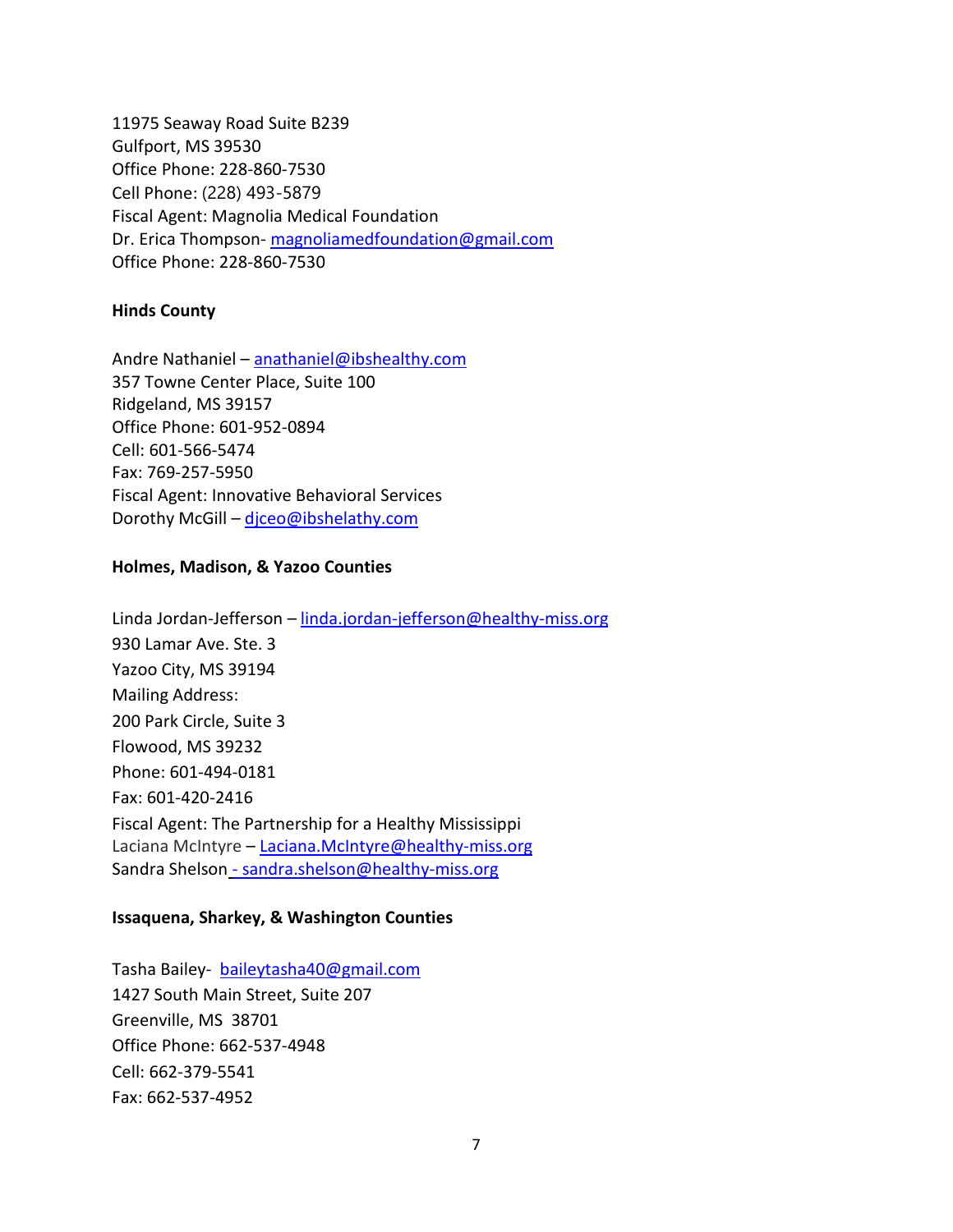Office Fiscal Agent: 662-334-2666 Fiscal Agent: Washington County Planning Department Chelesa Carter- [ccarter@co.washington.ms.us](mailto:ccarter@co.washington.ms.us)  Carl McGee- [carlmcgee132@gmail.com](mailto:carlmcgee132@gmail.com)

#### **Itawamba & Monroe Counties**

Michael Farrar – [mfarrar@frcnms.org](mailto:mfarrar@frcnms.org) 602 West Hill Street Fulton, MS 38843 Phone: 662-640-2873 Fax: 662-844-0560 Fiscal Agent: Family Resource Center of NE Mississippi Christi Webb – [cwebb@frcnms.org](mailto:cwebb@frcnms.org) Phone: 662-255-9665 Jane Billingsley – jbillingsley@frcnms.org Phone: 662-416-2490

# **Jackson County**

Rasheeda Whitfield- Rasheeda.whitfield@magmedfound.org 4836 Main Street Suite 101 Moss Point, MS 39563 Office Phone: 228-860-7530 Cell Phone: 228-493-5880

Fiscal Agent: Magnolia Medical Foundation Dr. Erica Thompson[- magnoliamedfoundation@gmail.com](mailto:magnoliamedfoundation@gmail.com) Office Phone: 228-860-7530

# **Jefferson Davis, Lawrence & Walthall Counties**

Peggy Jones – [jonespeggie7025@gmail.com](mailto:jonespeggie7025@gmail.com)  Institute for the Advancement of Minority Health 5258 Cedar Park Drive, Suite I Jackson, MS 39206 Office: (601) 402-4127 Fiscal Agent: Institute for the Advancement of Minority Health Dr. Sandra Carr Melvin- smelvin@advancingminorityhealth.org Office Phone: 601-665-3812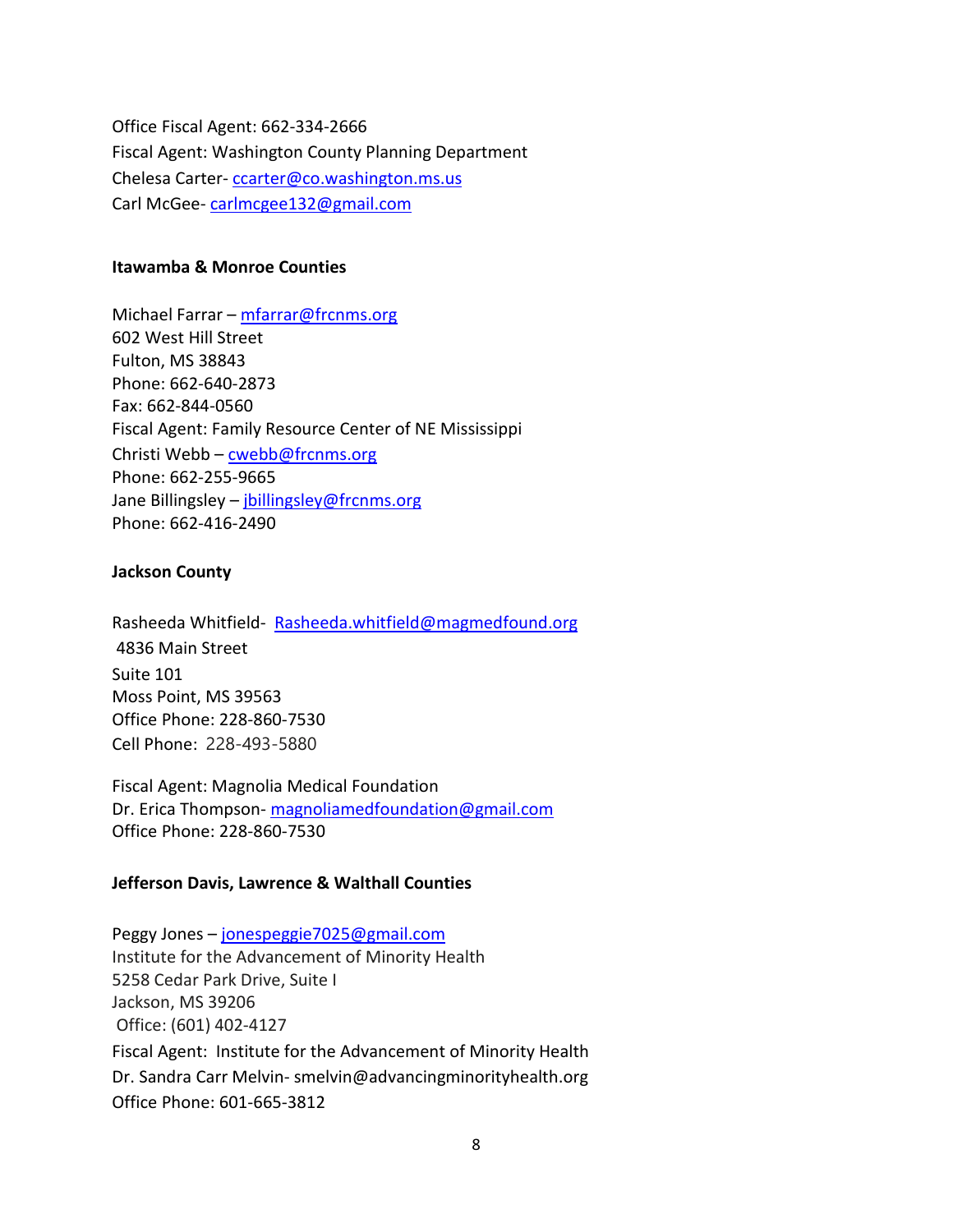## **Kemper, Neshoba, & Noxubee Counties**

Lacey Williams - [Lacey@tmi.ms](mailto:Lacey@tmi.ms) 700 23rd Avenue Suite 201 Meridian, MS 39301 Office Phone: 601- 483-2661 Cell: (601) 678-1156 Fiscal Agent: Montgomery Institute Kathy Larki[n tmikathy@bellsouth.net](mailto:tmikathy@bellsouth.net)

## **Lafayette, Panola, & Pontotoc Counties**

Kendria Barnes- [tbarnes@advancingminorityhealth.org](mailto:tbarnes@advancingminorityhealth.org) Institute for the Advancement of Minority Health 5258 Cedar Park Drive, Suite I Jackson, MS 39206 Office Phone: 769-572-5263 Fiscal Agent: Institute for the Advancement of Minority Health Dr. Sandra Carr Melvin- smelvin@advancingminorityhealth.org Office Phone: 601-665-3812

#### **Lamar & Marion Counties**

Jasmine Johnson- [jjohnson@ccaphf.org](mailto:jjohnson@ccaphf.org) 5295 Old Hwy 11 Suite, 3 Hattiesburg, MS 39402 Office Phone: 601-336-7212 Cell: 601-441-7086 Fiscal Agent: Caffee, Caffee, and Associates Public Health Foundation Brenda Bell Caffee: [bbellcaffee@cs.com](mailto:bbellcaffee@cs.com) Office Phone: 601-336-7212

#### **Lauderdale & Newton Counties**

Pamela Edwards- [pedwards@ibshealthy.com](mailto:pedwards@ibshealthy.com)